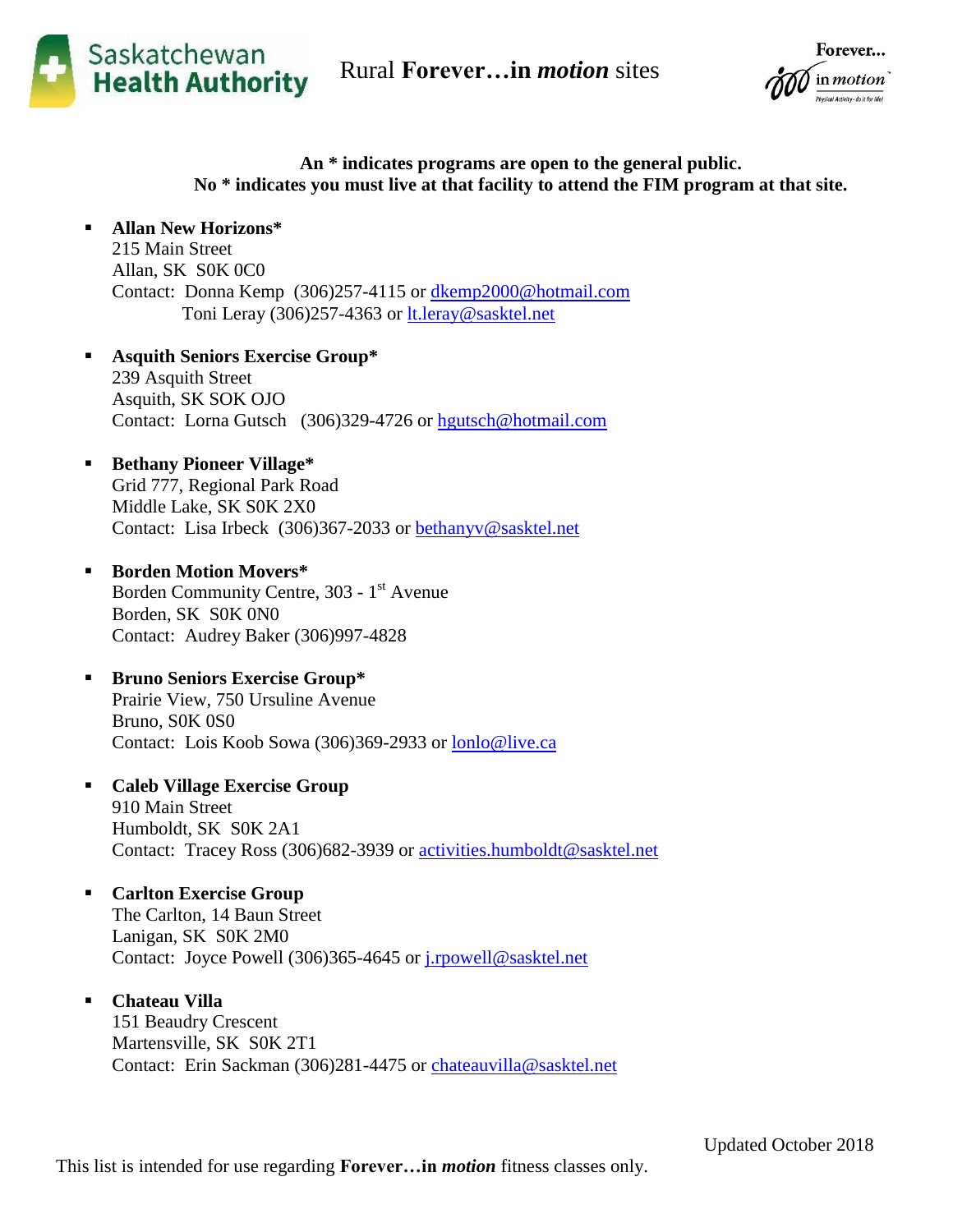- **Clavet Women's Group\*** Clavet United Church Clavet, SK S0K 0Y0 Contact: Florence Gareau (306)227-2019 or [gareau.cf@sasktel.net](mailto:gareau.cf@sasktel.net)
- **Cudworth Seniors Group\*** Cudworth Recreation Centre, Main Street Cudworth, SK S0K 1B0 Contact: Zoria Lieffers (306)256-3641 or [zlieffers@gmail.com](mailto:zlieffers@gmail.com)
- **Delisle Exercise Group\*** Delisle Town Hall Delisle, SK S0L 0P0 Contact: Sylvia Chave (306)493-2955 or [frodo@sasktel.net](mailto:frodo@sasktel.net)
- **Diamond Jubilee Exercise Group**  $202 - 4$ <sup>th</sup> Avenue East Watrous, SK S0K 4T0 Contact: Velma Koolen (306)946-3996 or [koolenkrew@sasktel.net](mailto:koolenkrew@sasktel.net)
- **Domremy Seniors Exercise Group\*** Golden Age Drop-in Centre,  $109 - 1$ <sup>st</sup> Street North Domremy, SK S0K 1G0

Contact: Denise Robert (306)423-6273

- **Drake Exercise Group\*** Drake Community Centre, 330 Saskatchewan Avenue Drake, SK S0K 1H0 Contact: Joanne Bergen (306)365-7681 or [ejbt@sasktel.net](mailto:ejbt@sasktel.net)
- **Duck Lake Walking Group\*** Senior Citizens Club, Victoria Duck Lake, SK S0K 1J0 Contact: Lesley Shoemaker (306)467-2171 or [lesley.shoemaker@saskatoonhealthregion.ca](mailto:lesley.shoemaker@saskatoonhealthregion.ca)
- **The Elizabeth Retirement Community** 1212 – 12th Street Humboldt, SK S0K 2A1 Contact : Irene Mickelson (306)682-6662 or [bumblebees@sasktel.net](mailto:bumblebees@sasktel.net)
- **Foyer de Bellevue Care Home\*** Main Street, Bellevue, SK S0K 3Y0 Contact: Lina Kovacs (306)423-6103 or [linakovacs@inet2000.com](mailto:linakovacs@inet2000.com)
- **Gathering Place (The) \***  $701$  6<sup>th</sup> Avenue Humboldt, SK S0K 2A0 Contact: Irene Mickelson (306)682-6662 or [bumblebees@sasktel.net](mailto:bumblebees@sasktel.net)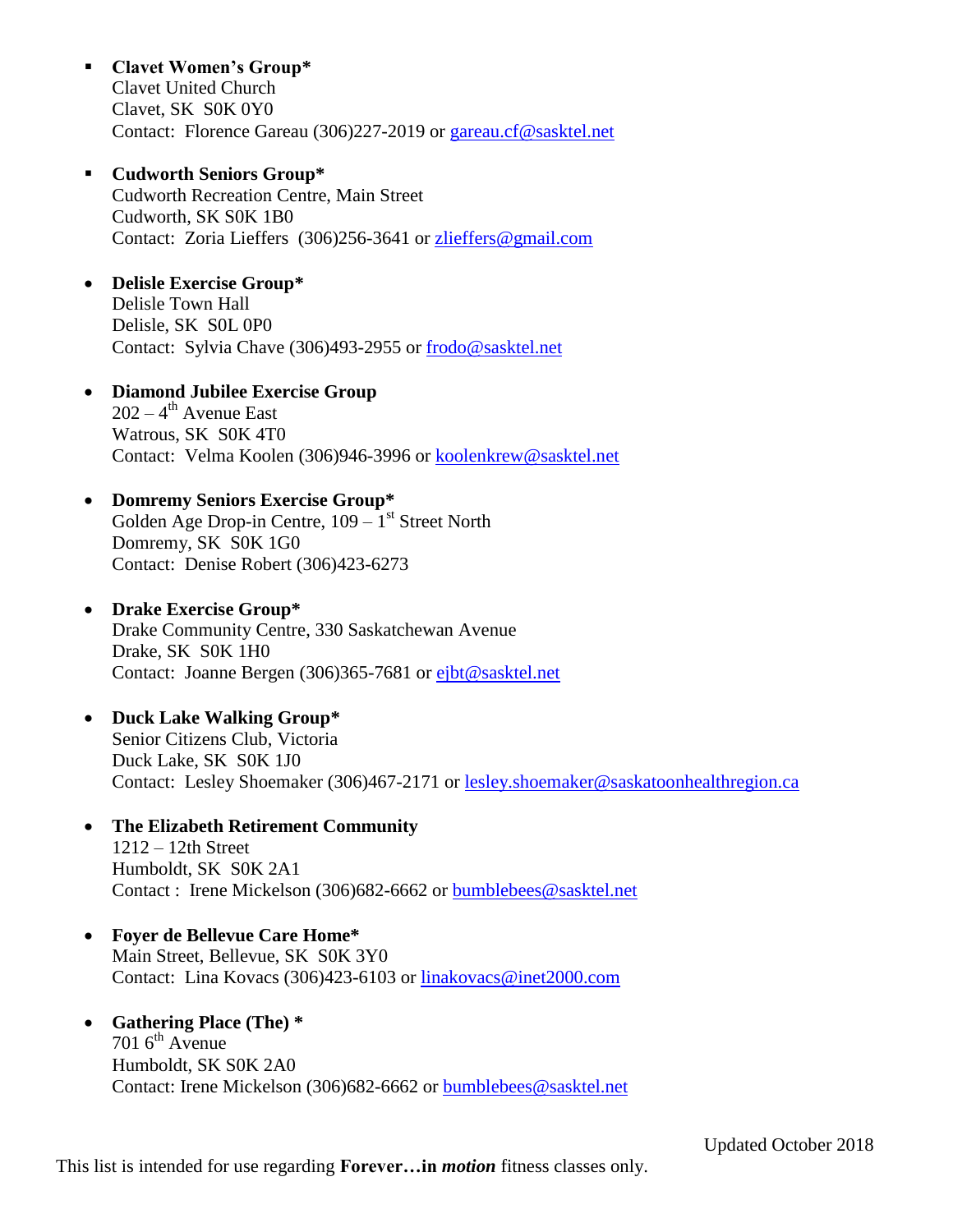**Govan Exercise Group\***

Govan Community Centre Govan, SK S0G 1Z0 Contact: Brenda Fritzler (306)484-4612 or [brenda58@hotmail.com](mailto:brenda58@hotmail.com)

**Hague Seniors Group\***

Hague Seniors Centre, 210 Main St Hague, SK S0K 1X0 Contact: Margaret Janzen (306)232-5285 or [janzenm@sasktel.net](mailto:janzenm@sasktel.net)

- **Hanley Seniors Group\*** Hanley Seniors Centre, 107 Lincoln Street Hanley, SK S0G 2E0 Contact: Jean Reeves (306)544-2205 or [jeanreeves5@gmail.com](mailto:jeanreeves5@gmail.com)
- **Harry Ford Centre \*Not currently running**  $1516 - 7$ <sup>th</sup> Avenue Humboldt, SK S0K 2A0 Contact: Kereen Lazurko (306)655-2285 or [kereen.lazurko@saskatoonhealthregion.ca](mailto:kereen.lazurko@saskatoonhealthregion.ca)
- **Humboldt Uniplex \*** Jubilee room,  $\overline{619} - 6^{\text{th}}$  Street Humboldt, SK S0K 2A0 Contact: Irene Mickelson (306)682-6662 or [bumblebees@sasktel.net](mailto:bumblebees@sasktel.net)
- **Kinsmen Court**  $601 - 5$ <sup>th</sup> Avenue Humboldt, SK S0K 2A0 Contact: Irene Mickelson (306)682-6662 or [bumblebees@sasktel.net](mailto:bumblebees@sasktel.net)
- **Langham Exercise Group\*** Affinity Community Hall, 120 Railway Street Langham, SK S0K 2L0 Contact: Lana Buddecke (306)260-1663 or [ljbuddecke@yahoo.com](mailto:ljbuddecke@yahoo.com)
- **Lanigan Exercise Group\*** Lanigan Town Hall, 21 Downing Drive Lanigan, SK S0K 2M0 Contact: Barb Nickel (306)365-2521 or [fivecents@sasktel.net](mailto:fivecents@sasktel.net)
- **Martensville Exercise Group\* \*Not currently running** New Horizons Seniors Drop Inn Centre,  $106 - 4$ <sup>th</sup> Avenue North Martensville, SK S0K 2T0 Contact: Kereen Lazurko (306)655-2285 or [kereen.lazurko@saskatoonhealthregion.ca](mailto:kereen.lazurko@saskatoonhealthregion.ca)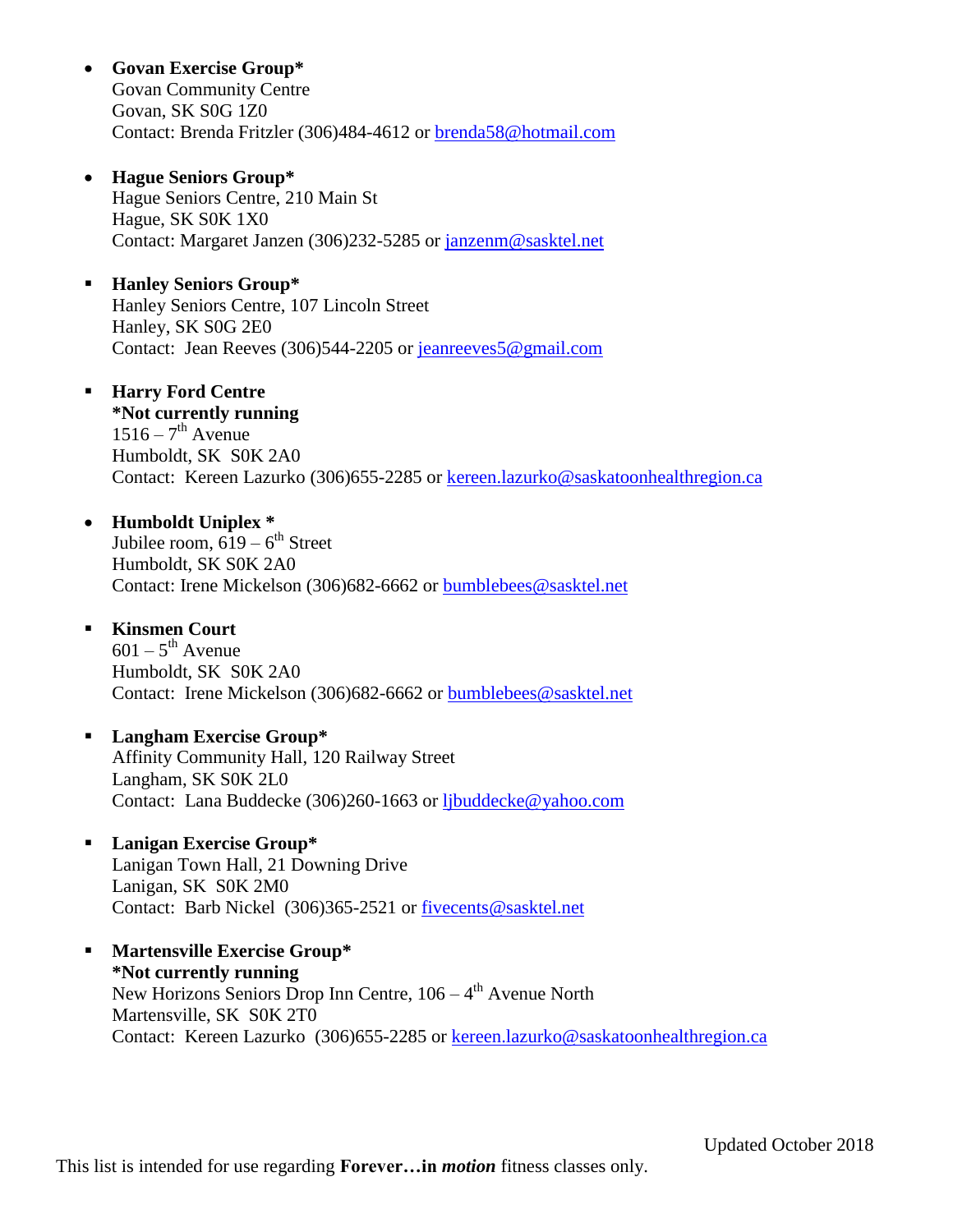- **Nokomis Seniors Group\*** Nokomis Centennial Hall, 103 – 3<sup>rd</sup> Avenue West Nokomis, SK S0G 3R0 Contact: Janice Edwards (306)528-4324 or [dje@sasktel.net](mailto:dje@sasktel.net)
- **North View Mennonite Haven** 201 Centennial Boulevard Warman, SK S0K 4S0 Contact: Dianne Erfle (306)382-8953 or [erf@sasktel.net](mailto:erf@sasktel.net)
- **Osler Exercise Group\*** Osler Community Hall,  $212 - 2<sup>nd</sup>$  Avenue Osler, SK S0K 3A0 Contact: Patty Friesen (306)239-2133 or [oslermcpastor@sasktel.net](mailto:oslermcpastor@sasktel.net)
- **Pineview Exercise Group** Pineview Mennonite Nursing Home Rosthern, SK S0K 3R0 Contact: Irma Neudorf (306)232-4605 or [bineudorf@sasktel.net](mailto:bineudorf@sasktel.net)
- **Prairie Meadow Place Exercise Group** Averon Prairie Place, 510 – 4<sup>th</sup> Avenue Rosthern, SK S0K 3R0 Contact: Irma Neudorf (306)232-4605 or [bineudorf@sasktel.net](mailto:bineudorf@sasktel.net)
- **Rosthern Seniors Exercise Group\*** Rosthern Seniors Centre, 3010 - 4<sup>th</sup> Street Rosthern, SK S0K 3R0 Contact: Margaret Janzen (306)232-5285 or [janzenm@sasktel.net](mailto:janzenm@sasktel.net)
- **St. Joseph in motion Club\*** Sunset View Lodge, 165 Dubray Avenue St. Louis, SK S0J 2C0 Contact: Majella Gareau (306)422-6192 or [majgareau@gmail.com](mailto:majgareau@gmail.com)
- **St. Michael's Haven Exercise Group**  $619 - 5$ <sup>th</sup> Avenue Cudworth, SK S0K 1B0 Contact: Cindy Frey (306)256-3444 or [stmichaelshaven@sasktel.net](mailto:stmichaelshaven@sasktel.net)
- **Semans Drop-In Centre Inc.** Main Street Semans, SK S0A 3S0 Contact: Lois Mortenson (306)528-7825 or [loisandbarry@yourlink.ca](mailto:loisandbarry@yourlink.ca)
- **Strasbourg Fitness Group\*** Strasbourg Memorial Hall, 113 Pearson Street Strasbourg, SK S0 Contact: Diane Kindratiuk (306)725-8101 or [mdkondratiuk@hotmail.com](mailto:mdkondratiuk@hotmail.com)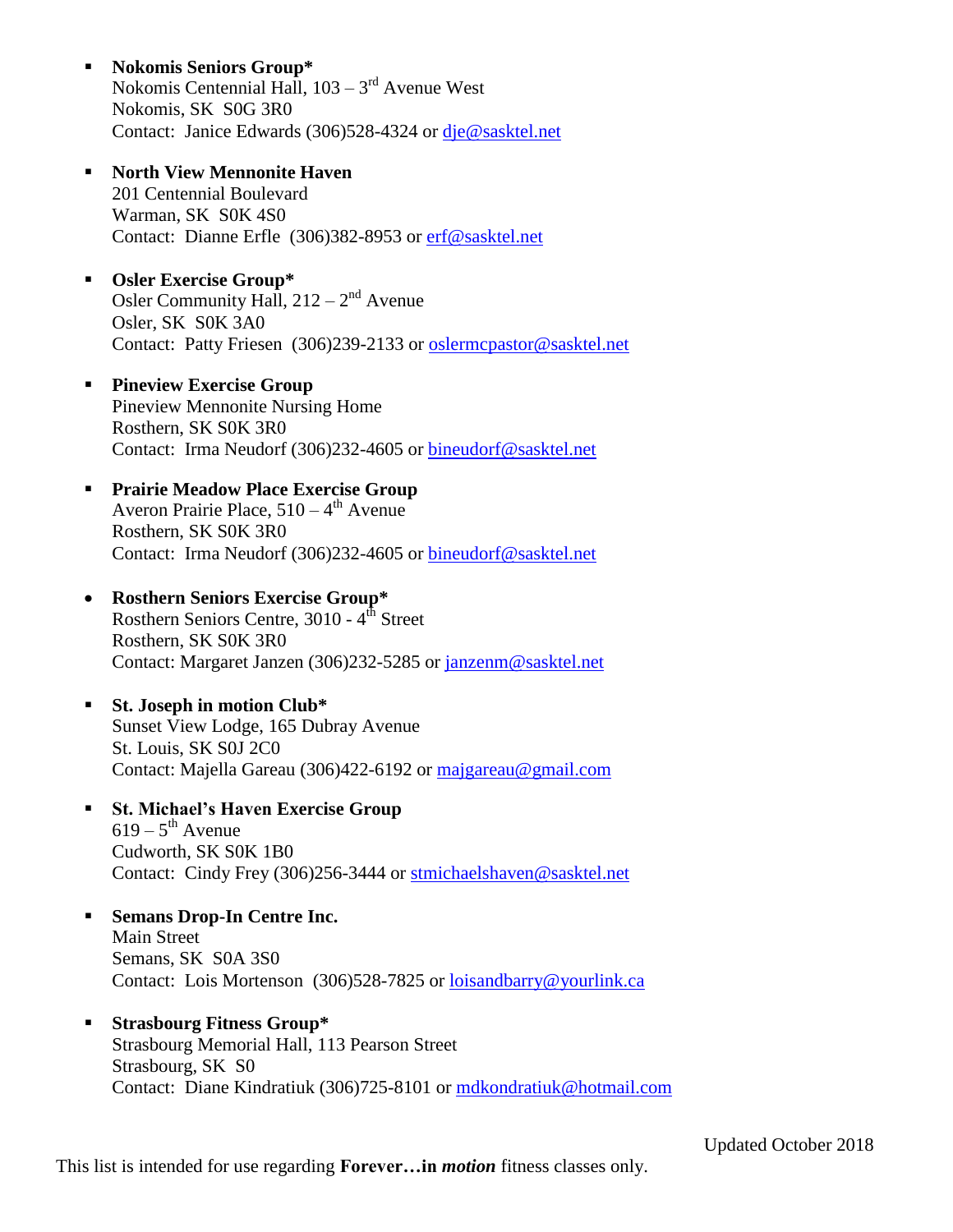- **Viscount in** *motion\** Viscount Community Centre, 102 Drake Avenue Viscount, SK S0K 4M0 Contact: Fay Johnson (306)946-9844 or [russjohnson@sasktel.net](mailto:russjohnson@sasktel.net)
- **Wakaw Seniors Group\*** Community Hall, 201 Main Street Wakaw, SK S0K 4P0 Contact: Bonnie Anderson (306)232-8230 or [bonnie.anderson@sasktoonhealthregion.ca](mailto:bonnie.anderson@sasktoonhealthregion.ca)
- **Waldheim Exercise Group\*** Jubilee Centre,  $3005 - 2<sup>nd</sup>$  Ave W Waldheim, SK S0K 4R0 Contact: Vivian Neufeldt (306)945-7506 or [vivmhep@gmail.com](mailto:vivmhep@gmail.com)
- **Warman Forever…in** *motion* **Exercise Group\*** Legends Complex, 701 Centennial Boulevard North Warman, SK SOK 4S0 Contact: Coralie Bueckert (306)933-2210 ext 204 or [coralieb@warman.ca](mailto:coralieb@warman.ca)
- **Watrous Seniors Exercise Group\*** 209 Main Street Watrous, SK S0K 4T0 Contact: Betty Carlson (306)946-2400 or [carlsonrb@sasktel.net](mailto:carlsonrb@sasktel.net)
- **Westridge Exercise Group**  $301 - 3^{rd}$  Street West Watrous, SK S0K 4T0 Contact: Velma Koolen (306) 946-3996 or [koolenkrew@sasktel.net](mailto:koolenkrew@sasktel.net)
- **Westview Exercise Group** 1<sup>st</sup> Street West Wynyard, SK S0A 4T0 Contact: Irene Arngrimson (306)554-2330

## **Wynyard Walking/Exercise Club\***

Recreation Centre, 435 Bosworth Street Wynyard, SK S0A 4T0 Contact: Sigourney Anderson (306)554-3661 or [recreation.wynyard@sasktel.net](mailto:recreation.wynyard@sasktel.net)  or Beverley Keyser (306) 560-7354 (c) or [bev.k@sasktel.net](mailto:bev.k@sasktel.net)

 **Young Seniors Exercise Group\*** Young Seniors Center Young, SK S0K 4Y0 Contact: Elaine Frey (306) 259-4407